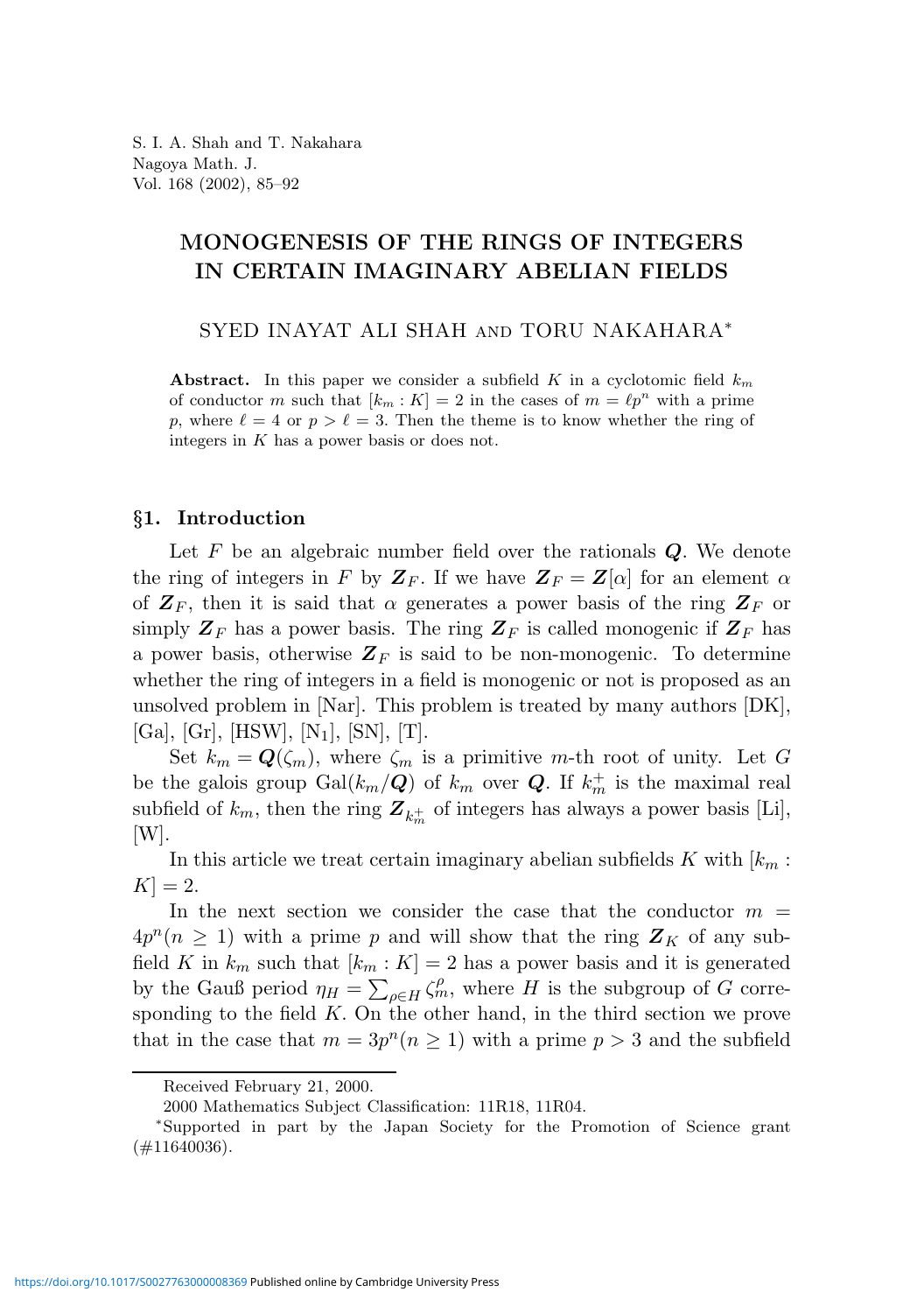K which is distinct from  $k_{m/3}$  and  $k_m^+$ , the ring  $\mathbf{Z}_K$  of integers in K does not have a power basis.

Finally we will give another characterization of fields whose rings of integers do not have any power basis using the decomposition theory of ideals  $[N_2]$ .

## §2. Monogenic case

We start with the following theorems in which the rings of integers have power bases.

THEOREM 1. Suppose  $m = 2^n \geq 8$  and let K be the imaginary subfield of  $k_m$  distinct from  $k_{m/2}$  such that  $[k_m : K] = 2$ . Then the ring  $\mathbf{Z}_K$  of integers in K coincides with  $\mathbf{Z}[\eta]$ , where  $\eta$  is the Gauß period  $\zeta_m - \zeta_m^{-1}$  and the absolute value of the field discriminant of K is equal to  $2^{(n-1)\phi(2^{n-1})-1}$ .

Proof. Let  $G = \text{Gal}(k_m/Q) = \langle \tau \rangle \times \langle \sigma \rangle$  with  $\tau^2 = e = \sigma^s$ ,  $s =$  $\phi(m)/2 = 2^{n-2}$  and  $\zeta_m^{\tau} = \zeta_m^{\tau}, \zeta_m^{\sigma} = \zeta_m^5$ , where  $\bar{\alpha}$  means the complex conjugate of a number  $\alpha$  and  $\phi(\cdot)$  denotes the Euler function. Then  $k_{m/2}$ ,  $\mathbf{Q}(\zeta_m + \zeta_m)$  $\zeta_m^{-1}$ ) and K are subfields fixed by the subgroups  $\langle \sigma^{s/2} \rangle$ ,  $\langle \tau \rangle$  and  $H = \langle \sigma^{s/2} \tau \rangle$ respectively. Then K is generated by the Gauss period  $\eta = \sum_{\rho \in H} \zeta_m^{\rho}$  $\zeta_m - \zeta_m^{-1}.$ 

We see that  $\mathbf{Z}_{k_m} = \mathbf{Z}[\zeta_m] = \mathbf{Z}_K[\zeta_m]$ . Then, since  $5^{2^{n-1}} \not\equiv -1 \pmod{4}$ , the relative different  $\mathfrak{d}_{k_m/K}$  is given by

$$
\left(\zeta_m-\zeta_m^{\sigma^{s/2}\tau}\right)\mathbf{Z}_{k_m}=(1-\zeta_m^2)\mathbf{Z}_{k_m}=\mathfrak{L}^2,
$$

where  $\mathfrak L$  is the ramified prime ideal  $(1 - \zeta_m)$  of  $k_m$  over 2. From this, it follows that

$$
|d(K)| = \sqrt{|d(k_m)|/2^2} = 2^{s(n-1)-1}.
$$

On the other hand, by  $G/H = \{ \sigma^j H; 0 \le j < s \}$ , the different  $\mathfrak{d}_K(\eta)$  of  $\eta$ is given by

$$
\prod_{j=1}^{s-1} (\eta - \eta^{\sigma^j}) = \prod_{j=1}^{s-1} \left\{ \zeta_m \left( 1 - \zeta_m^{\sigma^j - 1} \right) \left( 1 + \zeta_m^{-\sigma^j - 1} \right) \right\}.
$$

Since we observe that

$$
\left\{\zeta_m^{\sigma^j}, -\zeta_m^{-\sigma^j}; 0 \le j < s\right\} = \left\{\zeta_m^j; 0 < j < m, (j, m) = 1\right\},\
$$
\n
$$
\left\{\zeta_m^{\sigma^j - 1}, -\zeta_m^{-\sigma^j - 1}; 0 \le j < s\right\} = \left\{\zeta_m^j; 0 \le j < m, (j, m) \ne 1\right\},\
$$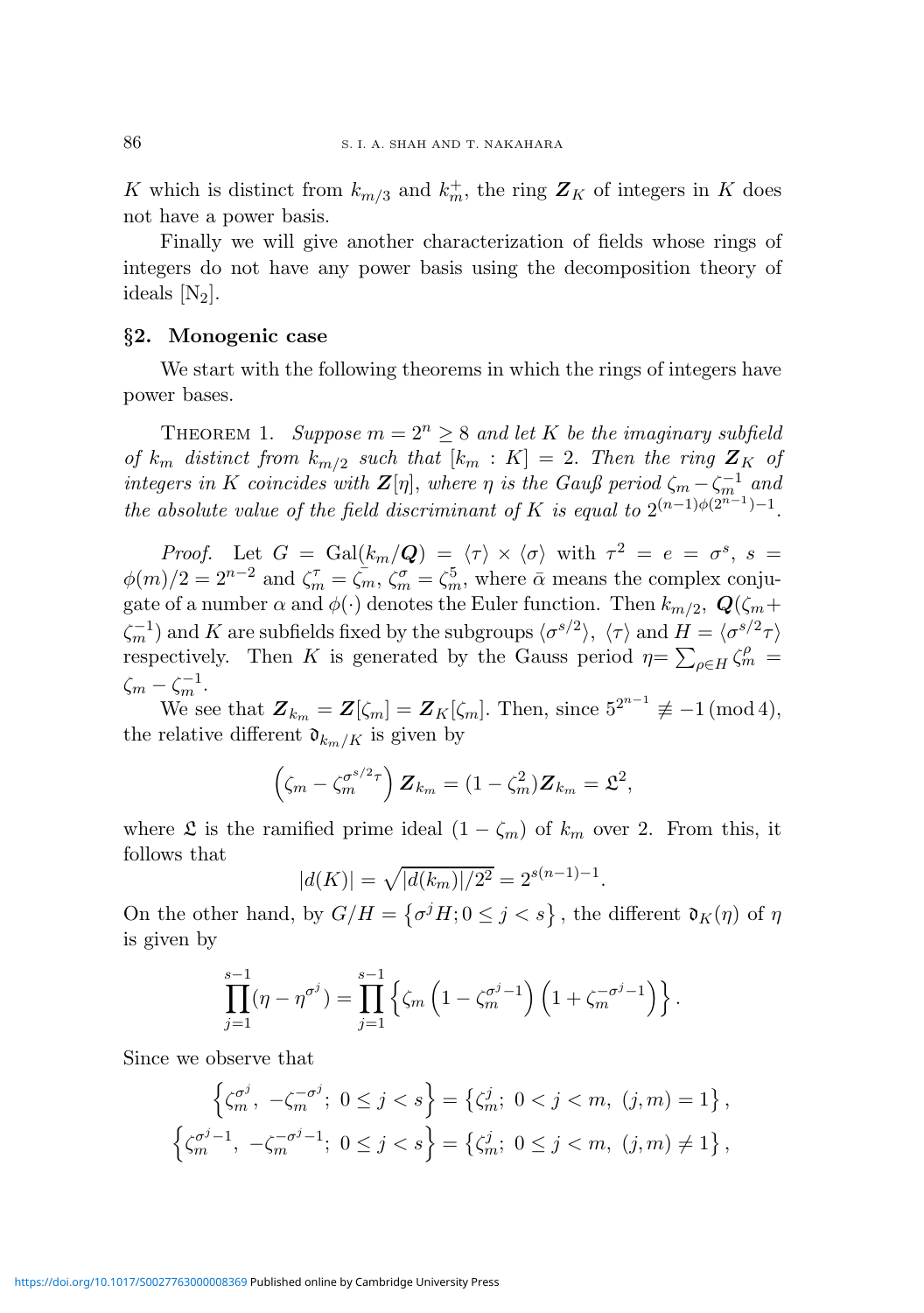we can put

$$
X^{m} - 1 = \Phi_{m}(X)(X - 1) (X + \zeta_{m}^{-2}) f(X),
$$

where  $\Phi_m(X)$  denotes the m-th cyclotomic polynomial and

$$
f(X) = \prod_{j=1}^{s-1} \left\{ \left( X - \zeta_m^{\sigma^j - 1} \right) \left( X + \zeta_m^{-\sigma^j - 1} \right) \right\},\,
$$

hence  $m = \Phi_m(1) \left(1 - \zeta_m^{2s-2}\right) f(1)$ . Then we obtain

$$
\mathfrak{d}_K(\eta) \cong f(1) \cong 2^{n-1}/\mathfrak{L}^2,
$$

namely

$$
|d_K(\eta)| = 2^{s(n-1)-1}.
$$

Here the symbol  $\alpha \cong \beta$  or  $\alpha \cong \mathfrak{A}$  onwards means  $(\alpha) = (\beta)$  or  $(\alpha) = \mathfrak{A}$  as ideals for numbers  $\alpha$ ,  $\beta$  and an ideal  $\mathfrak{A}$ , respectively.

THEOREM 2. Suppose that  $m = 4p^n$ , where p is an odd prime and let K be the imaginary subfield of  $k_m$  distinct from  $k_{m/4}$  with  $[k_m : K] = 2$ . Then the ring  $\mathbf{Z}_K$  of integers in K coincides with  $\mathbf{Z}[\eta]$ , where  $\eta$  is the Gauß period  $\zeta_m - \zeta_m^{-1}$  and the absolute value of the field discriminant of K is equal to  $2^{\phi(p^n)} p^{n\phi(p^n)-p^{n-1}-1}$ .

Proof. Let  $G = \langle \tau \rangle \times \langle \sigma \rangle$  with  $\zeta_4^{\tau} = \bar{\zeta}_4$ ,  $\zeta_{m/4}^{\tau} = \zeta_{m/4}$  and  $\zeta_4^{\sigma} =$  $\zeta_4, \quad \zeta_{m/4}^{\sigma} = \zeta_{m/4}^r$ , where r is a primitive root modulo  $p^n$ . We have three subfields  $k_{m/4}, k_m^+$  and K of degree  $\phi(p^n)$  whose galois groups are  $\langle \tau \rangle, \langle \sigma^s \tau \rangle$ and  $H = \langle \sigma^s \rangle$  with  $s = \phi(m/4)/2$  respectively. Denote  $\zeta_4$  by  $\iota$  and  $\zeta_{m/4}$ by  $\zeta$ . For  $\zeta_m = \iota \zeta$ , let  $\eta = \sum_{\rho \in H} \zeta_m^{\rho} = \iota \zeta + \iota \zeta^{-1} = \zeta_m - \zeta_m^{-1}$  be the Gauß period.

As in the proof of Theorem 1, since  $\mathbf{Z}_{k_m} = \mathbf{Z}_K[\zeta_m]$ , the relative different  $\mathfrak{d}_{k_m/K}$  is given by

$$
(\zeta_m - \zeta_m^{\sigma^s}) \mathbf{Z}_{k_m} = \iota(\zeta - \zeta^{-1}) \mathbf{Z}_{k_m} = \mathfrak{P},
$$

where  $\mathfrak{P}$  is the ramified prime ideal  $(1 - \zeta)$  of  $k_{m/4}$  over p. Then

$$
|d(K)| = \sqrt{|d(k_m)|/N_{k_m}(\mathfrak{d}_{k_m/K})} = 2^{2s} p^{2ns - (m/4p) - 1}.
$$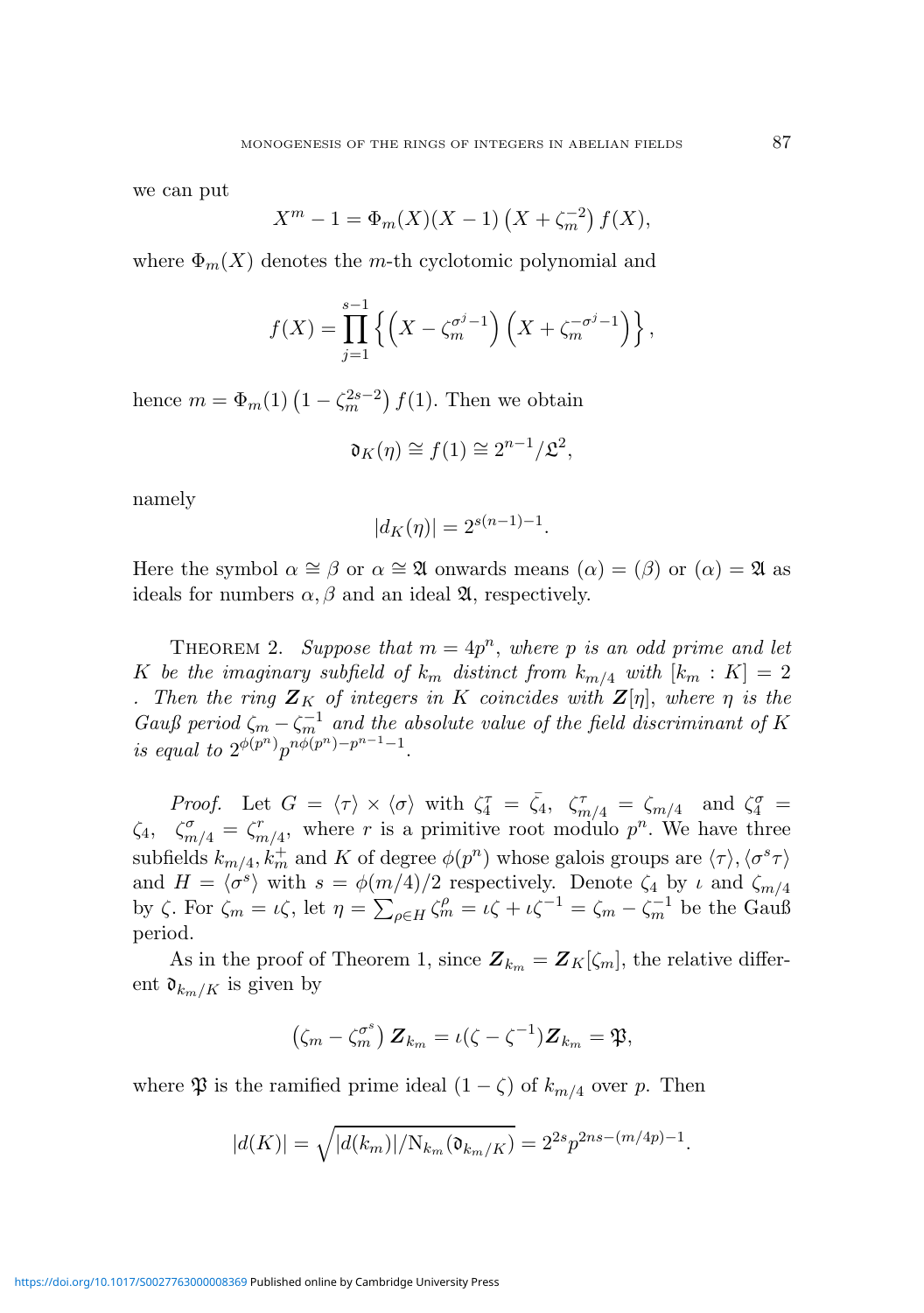On the other hand, by  $G/H = \left\{ \sigma^j H, \sigma^j \tau H; 0 \leq j < s \right\}$ , the different  $\mathfrak{d}_K(\eta)$ of  $\eta$  is given by

$$
(\eta - \eta^{\tau}) \prod_{j=1}^{s-1} \left\{ (\eta - \eta^{\sigma^j}) (\eta - \eta^{\sigma^j \tau}) \right\}
$$
  
=  $(\iota/\zeta)^{2(s-1)} 2\iota(\zeta + \zeta^{-1}) \prod_{j=1}^{s-1} \left\{ (\zeta^2 - \zeta^{2\sigma^j}) (\zeta^2 - \zeta^{-2\sigma^j}) \right\}.$ 

Since we observe that

$$
\left\{ \zeta^{2\sigma^j}, \ \zeta^{-2\sigma^j}; \ 0 \le j < s \right\} = \left\{ \zeta^j; \ 0 < j < m/4, \ (j, m/4) = 1 \right\},\
$$

we can put

$$
\Phi_{m/4}(X) = (X - \zeta^2) (X - \zeta^{-2}) f(X),
$$

where

$$
f(X) = \prod_{j=1}^{s-1} \left( X - \zeta^{2\sigma^j} \right) \left( X - \zeta^{-2\sigma^j} \right),
$$

hence  $f(\zeta^2) = \Phi'_i$  $\int_{m/4}^{M} (\zeta^2) (\zeta^2 - \zeta^{-2})^{-1}$ . Then we obtain

$$
\mathfrak{d}_K(\eta) \cong 2\Phi'_{m/4}(\zeta^2)/(\zeta - \zeta^{-1}) \cong 2p^n \mathfrak{P}^{-p^{n-1}-1},
$$

namely

$$
|d_K(\eta)| = N_K \mathfrak{d}_K(\eta) = 2^{2s} p^{2ns} \cdot p^{-p^{n-1}-1} = 2^{2s} p^{2ns-m/(4p)-1}.
$$

Therefore we obtain  $|d(K)| = |d_K(\eta)|$ . This completes the proof of Theorem 2.

Remark 1. Using the same way as in [W. Proposition 2.16.], we can give a simple proof of monogenesis of imaginary subfields once we know that they are generated by the Gauß period  $\zeta_m - \zeta_m^{-1}$ . Our methods of proofs for Theorem 1 and Theorem 2 which give a criterion to  $\mathbf{Z}_K = \mathbf{Z}[\zeta_m - \zeta_m^{-1}]$ can be applied to investigate non-monogenic phenomena in Theorem 3.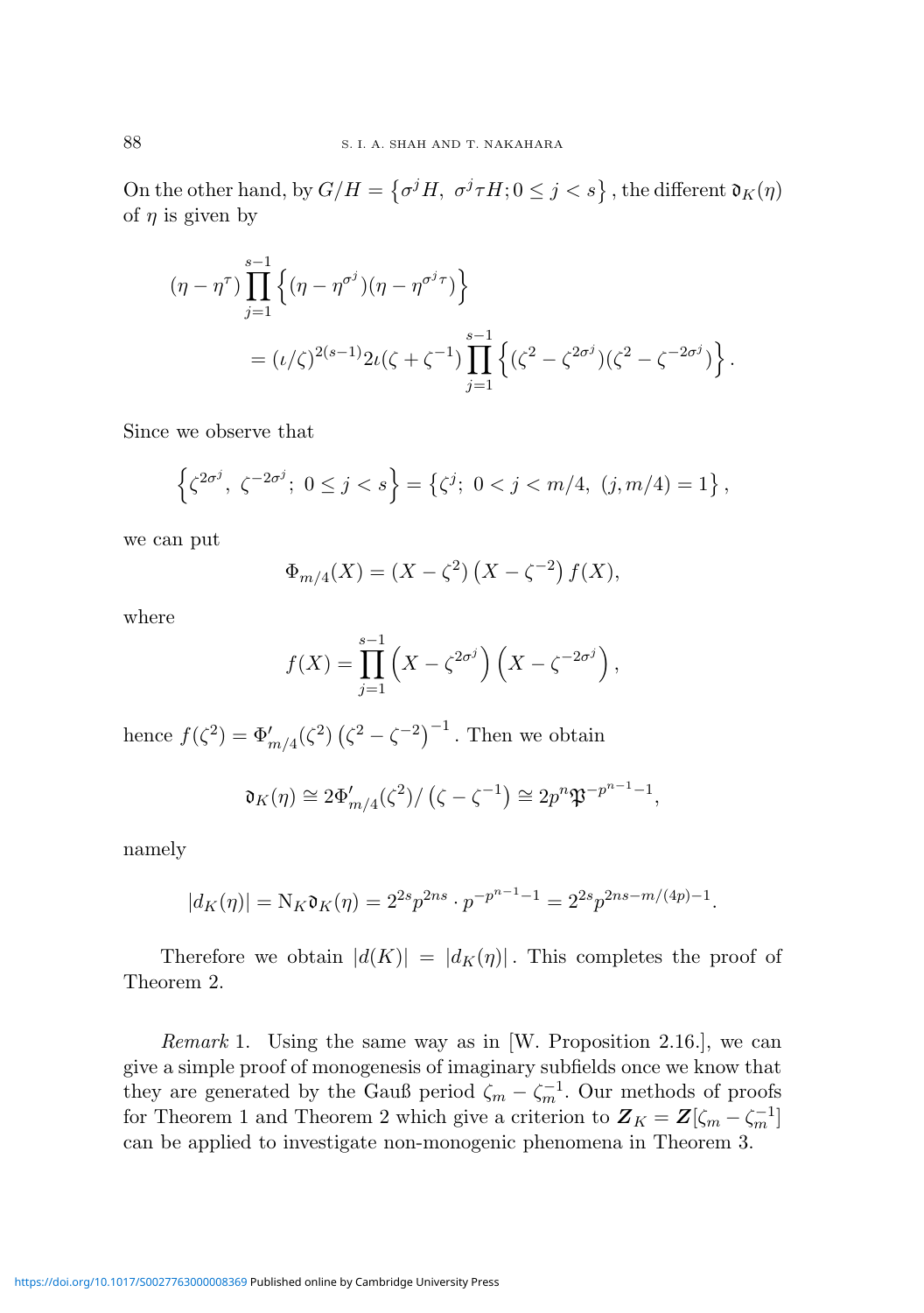#### §3. Non-Monogenic case

We claim that the ring  $\mathbf{Z}_{k_m^-}$  of integers in an imaginary field  $k_m^-$  with  $[k_m : k_m^-] = 2$  is non-monogenic. Contrary to the theorems in the previous section, the Gauß period does not generate a power basis.

THEOREM 3. Suppose  $m = 3p^n$ , where p is a prime  $> 3$ , and K be the imaginary subfield of  $k_m$  distinct from  $k_{m/3}$  with  $[k_m : K] = 2$ . Then the ring  $\mathbf{Z}_K$  of integers in K does not have a power basis.

*Proof.* Let  $\omega = \zeta_3$ ,  $\zeta = \zeta_{m/3}$ . Then  $\zeta_m = \omega \cdot \zeta$ . For a cyclotomic field  $k_m = \mathbf{Q}(\zeta_m)$ , let

$$
G = \mathrm{Gal}(k_m/\mathbf{Q}) = \langle \tau \rangle \times \langle \sigma \rangle
$$

be the galois group with  $\tau^2 = e = \sigma^{\phi(m/3)}$  and  $\omega^{\tau} = \bar{\omega}, \omega^{\sigma} = \omega, \zeta^{\tau} = \zeta$  $\zeta$ ,  $\zeta^{\sigma} = \zeta^{r}$ , where r is a primitive root modulo  $p^{n} = m/3$ . Then  $\zeta_{m}^{\tau} =$  $\bar{\omega}\cdot\zeta$ ,  $\zeta_m^{\sigma} = \omega\cdot\zeta^r$ .

For  $s = \phi(m/3)/2$ , let  $H = \langle \sigma^s \rangle$  be the subgroup of G corresponding to K and  $\eta = \sum_{\rho \in H} \zeta^{\rho} = \omega(\zeta + \zeta^{-1})$  be the Gauß period. Then  $K =$  $Q(\eta)$ . Since  $Z_K = Z_{k_3} Z_{k_3}^+$  $\kappa_{k_{m/3}}^+ = \omega \mathbf{Z}[\gamma] + \omega^{\tau} \mathbf{Z}[\gamma],$  any  $\xi \in \mathbf{Z}_K$  can be written as  $\xi = \omega R + \omega^{\tau} S$  with  $R, S \in \mathbb{Z}[\gamma]$ , where  $\gamma = \zeta + \zeta^{-1}$ . Then by  $G/H = \left\{ \sigma^j H, \ \sigma^j \tau H; 0 \leq j < s \right\}$ , the different  $\mathfrak{d}_K(\xi)$  of  $\xi$  is given by

$$
\begin{split} &(\xi - \xi^{\tau}) \prod_{j=1}^{s-1} \left\{ (\xi - \xi^{\sigma^j}) (\xi - \xi^{\sigma^j \tau}) \right\} \\ &= (\omega - \omega^{\tau}) (R - S) \prod_{j=1}^{s-1} \left\{ (\xi - \xi^{\sigma^j \tau}) \right\} \prod_{j=1}^{s-1} \left\{ \omega (R - R^{\sigma^j}) + \omega^{\tau} (S - S^{\sigma^j}) \right\}. \end{split}
$$

Here, we observe that  $T - T^{\rho}$  is always divisible by  $\gamma - \gamma^{\rho} = \zeta - \zeta^{\rho} + \zeta^{-1} - \zeta^{-\rho}$ , which is further divisible by  $\mathfrak{P}$ , if  $T \in \mathbb{Z}[\gamma]$  and  $\rho \in G$ , where  $\mathfrak{P}$  is the ramified prime ideal  $(1 - \zeta)$  of  $k_{m/3}$  over p. Therefore  $\mathfrak{d}_K(\xi)$  is a multiple of

$$
(1 - \omega)(\xi - \xi^{\sigma \tau}) \prod_{j=1}^{s-1} (\gamma - \gamma^{\sigma^j}) = (1 - \omega) (\xi - \xi^{\sigma \tau}) \mathfrak{d}_{k_{m/3}^+},
$$

namely  $d_K(\xi)$  is a multiple of

$$
N_K\left(\xi - \xi^{\sigma\tau}\right)3^s d\left(k_{m/3}^+\right) = N_K\left(\xi - \xi^{\sigma\tau}\right) d(K).
$$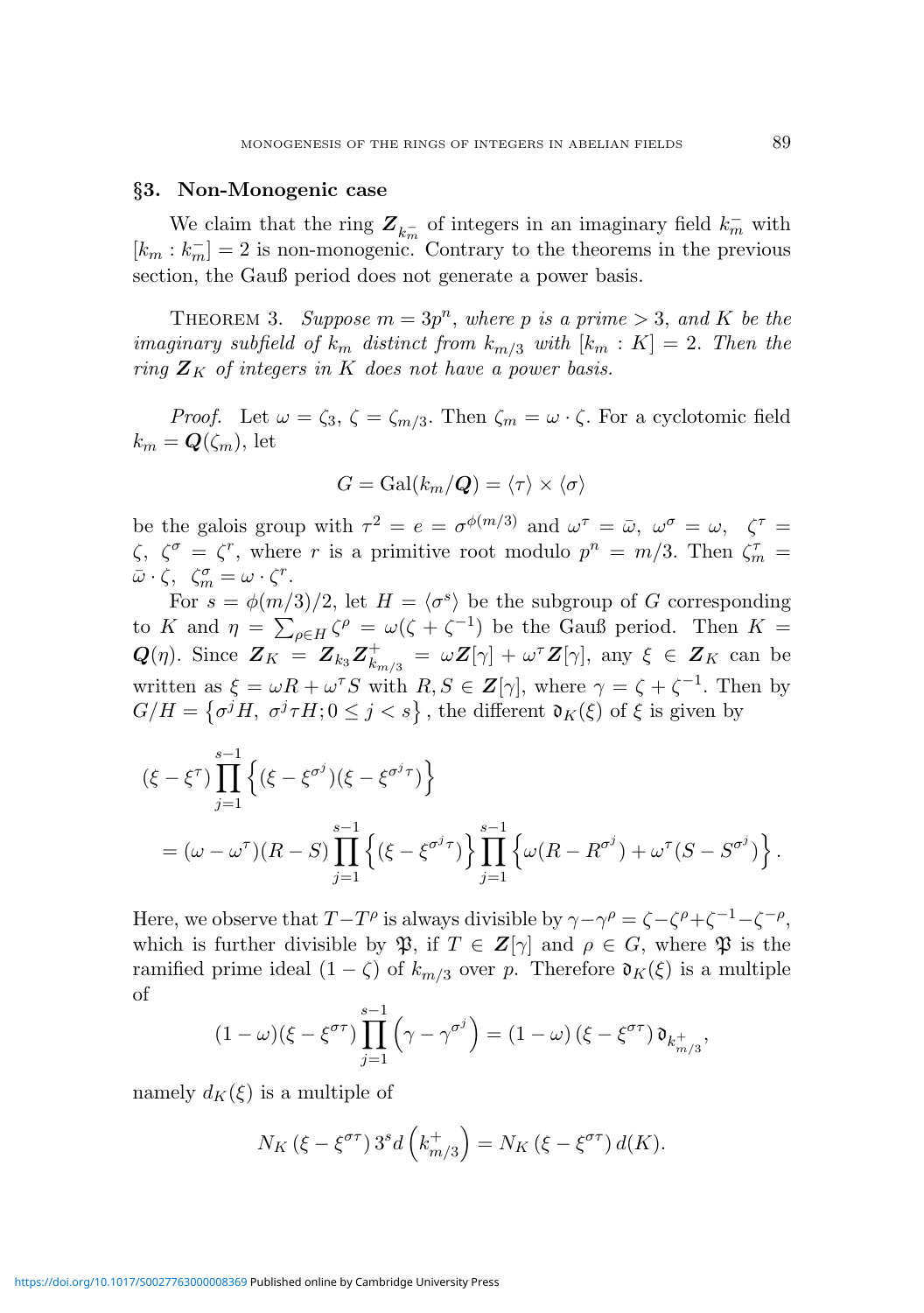Moreover, by the observation above, we have:

(i) If 
$$
R = S^{\sigma}
$$
, then  $\xi - \xi^{\sigma\tau} = \omega^{\tau} (S - S^{\sigma^2}) \in \mathfrak{P}$ ;  
\n(ii) If  $S = R^{\sigma}$ , then  $\xi - \xi^{\sigma\tau} = \omega (R - R^{\sigma^2}) \in \mathfrak{P}$ ;  
\n(iii) If  $R - S^{\sigma} = S - R^{\sigma}$ , then  $2(\xi - \xi^{\sigma\tau}) = -(R + S) + (R + S)^{\sigma} \in \mathfrak{P}$ ;  
\n(iv) If  $R - S^{\sigma} = R^{\sigma} - S$ , then  $(\xi - \xi^{\sigma\tau}) = (\omega - \omega^{\tau})(R - S^{\sigma}) \in (1 - \omega)$ ;  
\n(v) Otherwise, as  $R, S$  are totally real, we have  
\n
$$
|N_K(\xi - \xi^{\tau\sigma})| = \left| N_{k_{m/3}^+} ((R - S^{\sigma})^2 - (R - S^{\sigma})(S - R^{\sigma}) + (S - R^{\sigma})^2) \right|
$$
\n
$$
> \left| N_{k_{m/3}^+} ((R - S^{\sigma})(S - R^{\sigma})) \right|
$$
\n
$$
\geq 1.
$$

This implies that  $|N_K(\xi - \xi^{\tau\sigma})| > 1$  whenever  $\xi - \xi^{\tau\sigma} \neq 0$ . Hence, we find that  $|d_K(\xi)| > |d(K)|$  if  $d_K(\xi) \neq 0$ .

*Remark* 2. As in the previous section, since  $\mathbf{Z}_{k_m} = \mathbf{Z}_K[\zeta_m]$ , the relative different  $\mathfrak{d}_{k_m/K}$  is given by

$$
(\zeta_m-\zeta_m^{\sigma^s})\, \pmb{Z}_{k_m} = \pmb{\mathfrak P} \pmb{Z}_{k_m}.
$$

Then

$$
|d(K)| = \sqrt{|d(k_m)|/N_{k_m}(\mathfrak{d}_{k_m/K})} = 3^s p^{2ns - (m/3p) - 1}.
$$

The following is slightly generalized from  $[N_2]$  owing to a remark from L. Washington.

PROPOSITION. Let K be a galois extension of degree  $n > 2$  over Q and  $\ell$  be a prime number of ramification index e and relative degree f for K/Q. If either  $e^{\int \xi}$  a or  $f > 1$ ,  $e^{\int \xi} \leq n + e - 1$ , then  $\mathbb{Z}_K$  does not have a power basis.

*Proof.* Let  $\alpha$  be a primitive element of K in  $\mathbf{Z}_K$ . Let the prime ideal decomposition of  $\ell$  in the field K be

$$
\ell \cong \prod \mathfrak L^e.
$$

For any prime ideal  $\mathfrak{L}$ , we have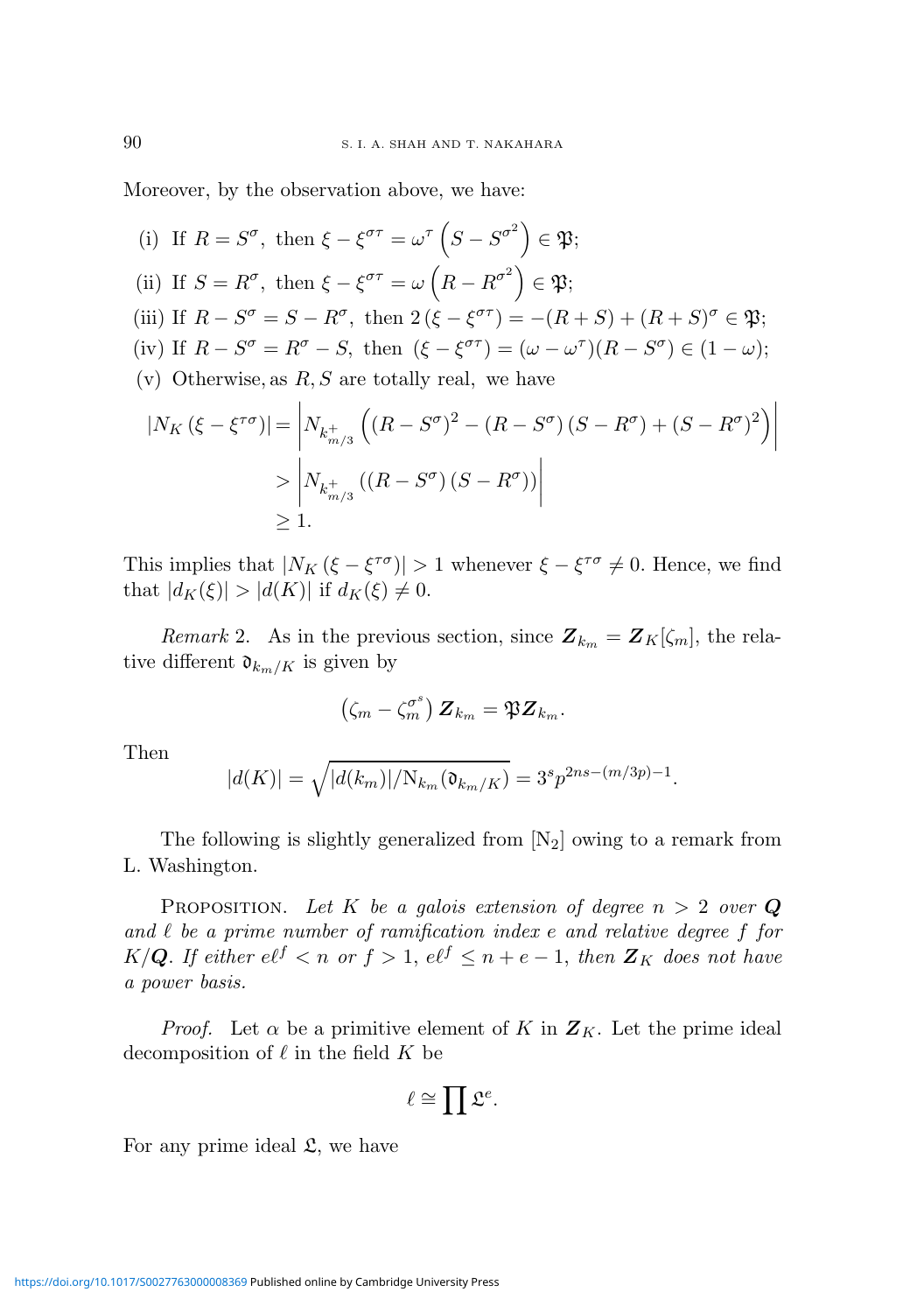$$
\alpha^{N_K\mathfrak{L}} \equiv \alpha \bmod \mathfrak{L}.
$$

Then by

$$
\alpha^{N_K \mathfrak{L}} \equiv \alpha \pmod{\prod \mathfrak{L}},
$$

we see that

$$
(\alpha^{N_K \mathfrak{L}} - \alpha)^e \equiv 0 \pmod{\ell}.
$$

Thus if  $eN_K\mathcal{L} = e^{\int \mathcal{L}} < n$ , then certainly the number

$$
\beta = \ell^{-1}(\alpha^{N_K \mathfrak{L}} - \alpha)^e = (1/\ell)\alpha^{e\ell^f} \pm \cdots \pm (1/\ell)\alpha^e
$$

is in  $\mathbf{Z}_K$  but outside of  $\mathbf{Z}[\alpha]$ . If  $(\alpha, \ell) = 1$ ,  $e^{\ell f} \leq n + e - 1$ , then  $\alpha^{-e} \beta \in \mathbf{Z}_K$ but  $\notin \mathbf{Z}[\alpha]$ . If  $(\alpha, \ell) \neq 1$  and  $\mathbf{Z}_K = \mathbf{Z}[\alpha]$ , then  $\alpha \equiv 0 \pmod{\mathfrak{L}}$  for a certain **L**, hence for any integer  $\xi = b_0 + b_1\alpha + \cdots + b_{n-1}\alpha^{n-1} \in \mathbf{Z}_K$ , we have  $\xi \equiv b_0 \pmod{\mathfrak{L}}$ , namely  $f = 1$ , which contradicts the hypothesis. Thus there exists an integer of K, but outside of  $\mathbf{Z}[\alpha]$ .

EXAMPLE. Consider for the case of conductor  $m = |5 \cdot (-3)| = 15$  a subfield  $K = Q(\sqrt{5}, \sqrt{-3})$  of  $k_{15} = Q(\zeta_{15})$  with  $[k_{15} : K] = 2$ . Since the prime number 2 splits in  $Q(\sqrt{-15})$  and  $\mathfrak{L}$  is inert in  $K/Q(\sqrt{-15})$  for a prime ideal  $\mathcal{L}|2$ , the ring  $\mathbf{Z}_K$  of integers has no power basis by Proposition. Using the Gauß period  $\eta = \zeta_3(\zeta_5 + \zeta_5^{-1})$ , we have  $K = \mathbf{Q}(\eta)$ . Then the nonmonogenesis of the ring  $\mathbf{Z}_K$  is confirmed by Theorem 3, too. The other examples of prototype are shown in [SN].

Acknowledgements. The authors would like to express their sincere thanks to a referee who indicated a simplified method for the proofs of theorems and improved proposition, Lawrence C. Washington at University of Maryland, Tsuyoshi Uehara at Saga University, Yasuo Motoda at Yatsushiro National College of Technology and Sang Geun Hahn at Korea Adv. Inst. of Sci. & Tech. (KAIST) for their valuable suggestions regarding this work.

#### **REFERENCES**

[DK] Dummit, D. S. and Kisilevsky, H., Indices in cyclic cubic fields, Number Theory and Algebra, Collect. Pap. Dedic. H. B. Mann, A. E. Ross and O. Taussky-Todd, New York San Francisco London, Academic Press, 1977, 29–42.